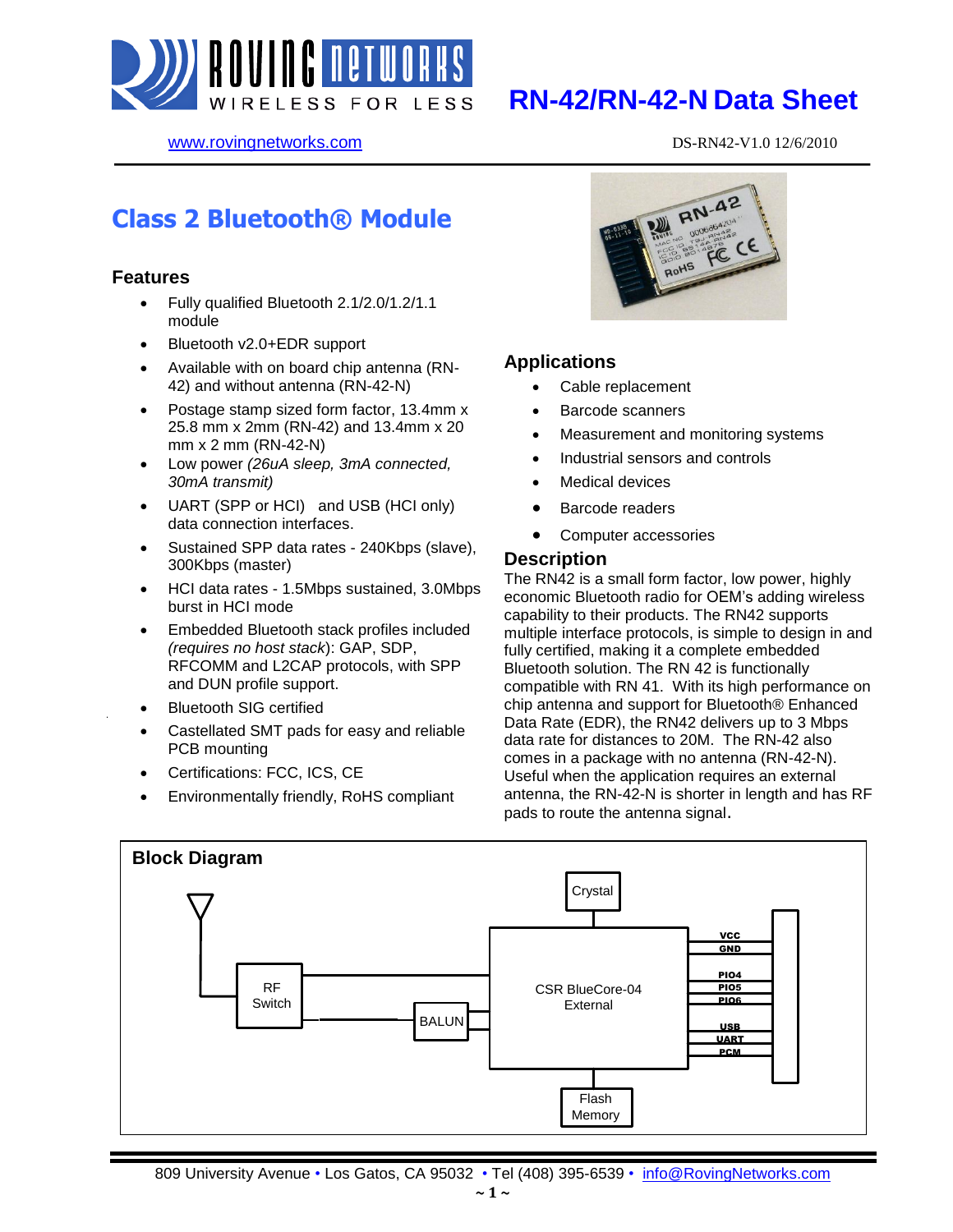

# WIRELESS FOR LESS **RN-42/RN-42-N Data Sheet**

#### **Overview**

- Baud rate speeds: 1200bps up to 921Kbps, non-standard baud rates can be programmed.
- Class 2 radio, 60 feet (20meters) distance, 4dBm output transmitter, -80dBm typical receive sensitivity
- Frequency 2402  $\sim$  2480MHz,
- FHSS/GFSK modulation, 79 channels at 1MHz intervals
- Secure communications, 128 bit encryption
- **Error correction for guaranteed packet delivery**
- UART local and over-the-air RF configuration
- Auto-discovery/pairing requires no software configuration (instant cable replacement).
- Auto-connect master, IO pin (DTR) and character based trigger modes

### **Digital I/O Characteristics**

| $2.7V \leq VDD \leq 3.0V$                         | Min       | Тур.   | Max.      | Unit |
|---------------------------------------------------|-----------|--------|-----------|------|
| Input logic level LOW                             | $-0.4$    |        | $+0.8$    |      |
| Input logic level HIGH                            | 0.7VDD    |        | $VDD+0.4$ |      |
| Output logc level LOW                             |           | -      | 0.2       |      |
| Output logic level HIGH                           | $VDD-0.2$ |        | -         |      |
| All I/O's (except reset) default to weakpull down | $+0.2$    | $+1.0$ | $+5.0$    | uA   |

### **Environmental Conditions**

| <b>Parameter</b>              | Value                           |
|-------------------------------|---------------------------------|
| Temperature Range (Operating) | $-40\degree C \sim 85\degree C$ |
| Temperature Range (Storage)   | $-40\degree C \sim 85\degree C$ |
| Relative Humidity (Operating) | $<$ 90%                         |
| Relative Humidity (Storage)   | $<$ 90%                         |

### **Electrical Characteristics**

| <b>Parameter</b>                                | Min | Typ. | Max. | Unit |
|-------------------------------------------------|-----|------|------|------|
| Supply Voltage (DC)                             | 3.0 | 3.3  | 3.6  |      |
| <b>Average power consumption</b>                |     |      |      |      |
| Radio ON* (Discovery or Inquiry<br>window time) |     | 40   |      | mA   |
| Connected Idle (No Sniff)                       |     | 25   |      | mA   |
| Connected Idle (Sniff 100 milli secs)           |     | 12   |      | mA   |
| Connected with data transfer                    | 40  | 45   | 50   | mA   |
| Deep Sleep Idle mode                            |     | 26   |      | uA   |

\* If in SLAVE mode there are bursts of radio ON time which vary with the windows. Depending on how you set the windows that determines your average current.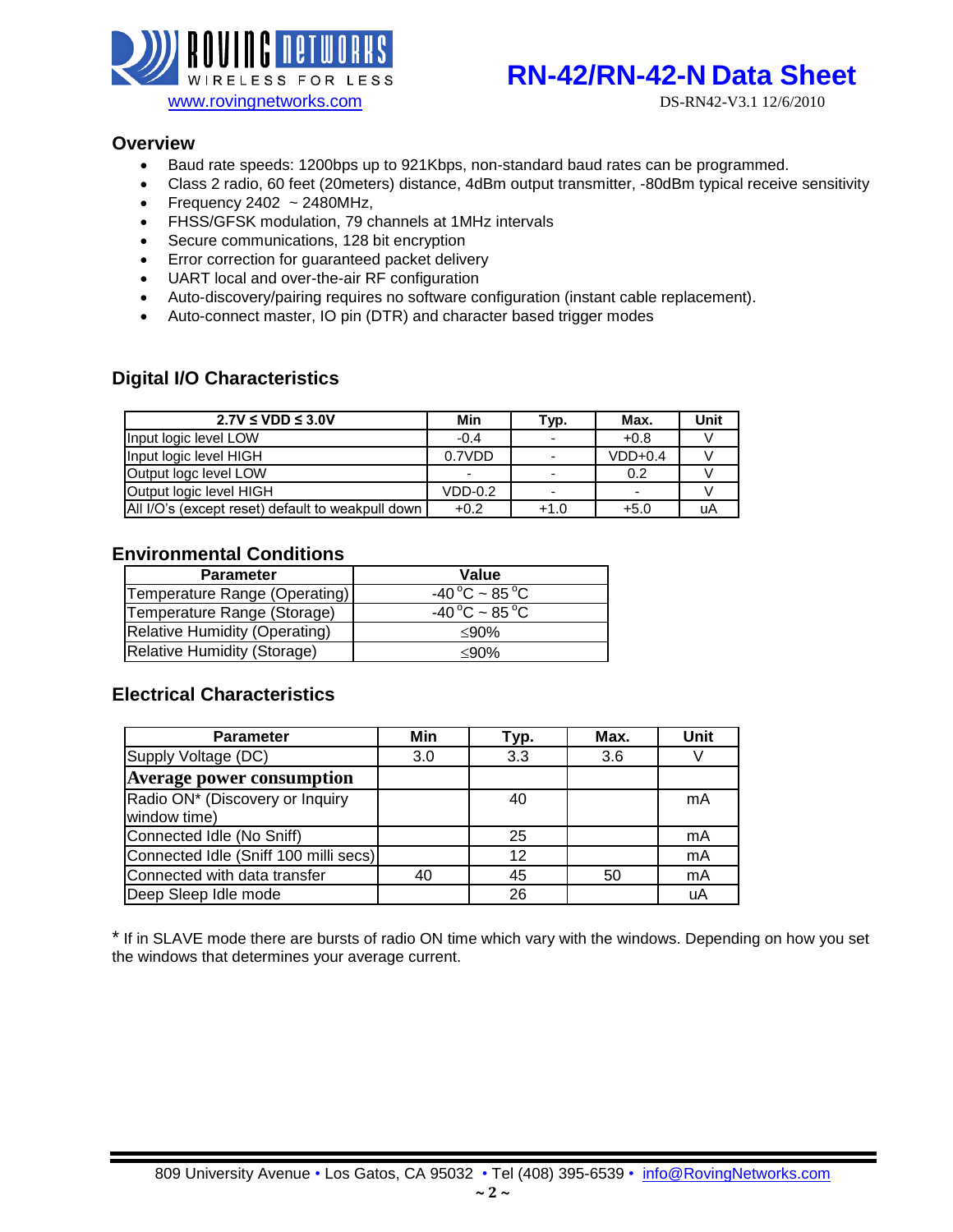

### **Radio Characteristics**

| <b>Parameter</b>                        | Freq.<br>(GHz) | <b>Min</b>               | <b>Typ</b>     | <b>Max</b>               | <b>Bluetooth</b><br><b>Specification</b> | <b>Units</b> |
|-----------------------------------------|----------------|--------------------------|----------------|--------------------------|------------------------------------------|--------------|
|                                         | 2.402          | ٠                        | -80            | -86                      |                                          | dBm          |
| Sensitivity @ 0.1%BER                   | 2.441          | -                        | -80            | -86                      | $\leq$ -70                               | dBm          |
|                                         | 2.480          | ٠                        | -80            | -86                      |                                          | dBm          |
|                                         | 2.402          | 0                        | 2              | 4                        |                                          | dBm          |
| <b>RF Transmit Power</b>                | 2.441          | 0                        | $\overline{2}$ | 4                        | $\leq 4$                                 | dBm          |
|                                         | 2.480          | $\Omega$                 | $\overline{2}$ | 4                        |                                          | dBm          |
|                                         | 2.402          | $\overline{\phantom{a}}$ | 5              | 75                       |                                          | <b>kHz</b>   |
| Initial Carrier Frequency<br>Tolerance  | 2.441          | ٠                        | 5              | 75                       | 75                                       | <b>kHz</b>   |
|                                         | 2.480          | ۰                        | 5              | 75                       |                                          | <b>kHz</b>   |
| 20dB bandwidth for modulated<br>carrier |                |                          | 900            | 1000                     | ≤ 1000                                   | kHz          |
| Drift (Five slots packet)               |                | ٠                        | 15             | -                        | 40                                       | kHz          |
| <b>Drift Rate</b>                       |                |                          | 13             |                          | 20                                       | <b>kHz</b>   |
|                                         | 2.402          | 140                      | 165            | 175                      |                                          | <b>kHz</b>   |
| $\Delta f1_{\text{avg}}$ Max Modulation | 2.441          | 140                      | 165            | 175                      | >140                                     | <b>kHz</b>   |
|                                         | 2.480          | 140                      | 165            | 175                      |                                          | <b>kHz</b>   |
|                                         | 2.402          | 140                      | 190            | $\overline{\phantom{a}}$ |                                          | <b>kHz</b>   |
| $\Delta f2_{\text{avg}}$ Min Modulation | 2.441          | 140                      | 190            | ۰                        | 115                                      | <b>kHz</b>   |
|                                         | 2.480          | 140                      | 190            | ۰                        |                                          | <b>kHz</b>   |

### **Range Characteristics (Approximate range in office environment)**

| Range             | <b>RN-42</b> |
|-------------------|--------------|
| After One Wall    | 55 feet      |
| After Two Walls   | 60 feet      |
| After Three Walls | 36 feet      |

The above readings are approximate and may vary depending upon the RF environment. Bluetooth hops in a pseudo-random fashion over the 79 frequencies in the ISM band to adapt to the interference. Data throughput and range vary depending on the RF interference environment.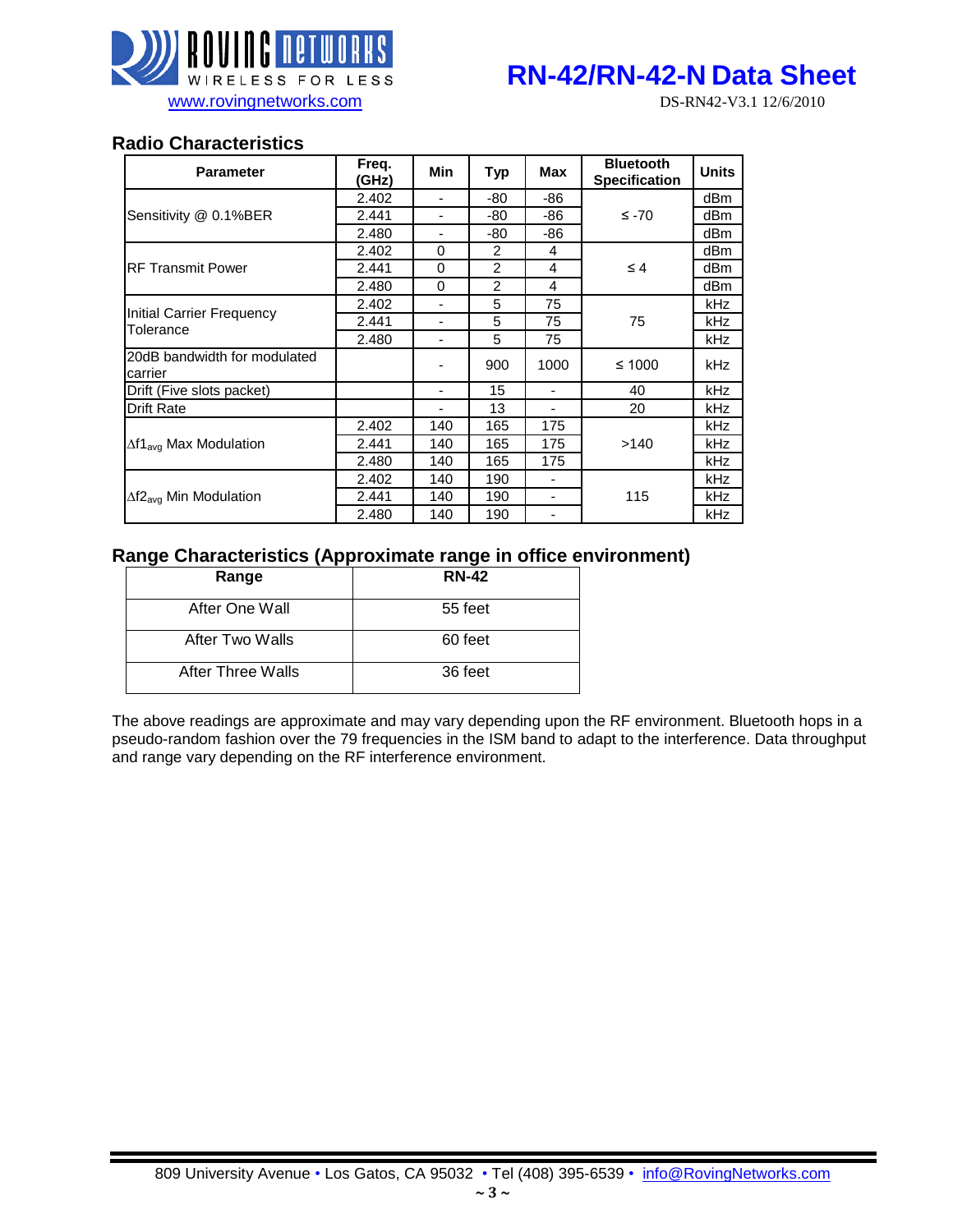

# WIRELESS FOR LESS **RN-42/RN-42-N Data Sheet**

### **Pin Description**



| Pin             | <b>Name</b>          | <b>Description</b>                              | <b>Default</b>                   | Voltage         |
|-----------------|----------------------|-------------------------------------------------|----------------------------------|-----------------|
| 1               | <b>GND</b>           |                                                 |                                  | 0V              |
| $\overline{2}$  | <b>SPI MOSI</b>      | Programming only                                | No Connect                       | $\overline{3V}$ |
| 3               | PIO <sub>6</sub>     | Set BT master (HIGH=auto-master mode)           | Input to RN42with weak pulldown  | 0V-3.3V         |
|                 |                      | Set Baud rate (HIGH = force $9600$ , LOW = 115K |                                  |                 |
| 4               | PIO7                 | or firmware setting)                            | Input to RN42 with weak pulldown | 0V-3.3V         |
| 5               | <b>RESET</b>         | Active LOW reset                                | Input to RN42 with 1K pullup     |                 |
| 6               | SPI_CLK              | Programming only                                | No Connect                       |                 |
| $\overline{7}$  | PCM_CLK              | <b>PCM</b> interface                            | No Connect                       |                 |
| 8               | PCM_SYNC             | <b>PCM</b> interface                            | No Connect                       |                 |
| 9               | PCM_IN               | PCM interface                                   | No Connect                       |                 |
| 10              | PCM_OUT              | <b>PCM</b> interface                            | No Connect                       |                 |
| 11              | <b>VDD</b>           | 3.3V regulated power input                      |                                  |                 |
| $\overline{12}$ | <b>GND</b>           |                                                 |                                  |                 |
| 13              | UART_RX              | UART receive Input                              | Input to RN42                    | 0V-3.3V         |
| 14              | UART_TX              | <b>UART</b> transmit output                     | High level output from RN42      | 0V-3.3V         |
|                 |                      | UART RTS, goes HIGH to disable host             |                                  |                 |
| 15              | UART_RTS             | transmitter                                     | Low level output from RN42       | 0V-3.3V         |
| 16              | UART_CTS             | UART CTS, if set HIGH, disables transmitter     | Low level input to RN42          | 0V-3.3V         |
| 17              | $\overline{U}$ SB_D+ | USB port                                        | Pull up 1.5K when active         | 0V-3.3V         |
| 18              | USB D-               | USB port                                        |                                  | 0V-3.3V         |
| 19              | PIO <sub>2</sub>     | Status, HIGH when connected, LOW otherwise      | Output from RN42                 | 0V-3.3V         |
| 20              | PIO <sub>3</sub>     | Auto discovery = HIGH                           | Input to RN42 with weak pulldown | 0V-3.3V         |
| $\overline{21}$ | PIO <sub>5</sub>     | Status, toggles based on state, LOW on connect  | Output from RN42                 | 0V-3.3V         |
| 22              | PIO <sub>4</sub>     | Set factory defaults                            | Input to RN42 with weak pulldown | $0V-3.3V$       |
| 23              | SPI_CSB              | Programming only                                | No Connect                       |                 |
| 24              | SPI_MISO             | Programming only                                | No Connect                       |                 |
| 25              | <b>GND</b>           | GND for RN42-N                                  |                                  |                 |
| $\overline{26}$ | RF Pad               | RF Pad for RN42-N                               |                                  |                 |
| 27              | <b>GND</b>           | GND for RN42-N                                  |                                  |                 |
| 30              | AIO0                 | Optional analog input                           | Not Used                         |                 |
| 31              | PIO <sub>8</sub>     | Status (RF data rx/tx)                          | Output from RN42                 | 0V-3.3V         |
| $\overline{32}$ | PIO <sub>9</sub>     | IO                                              | Input to RN42 with weak pulldown | 0V-3.3V         |
| 33              | <b>PIO10</b>         | IO<br>(remote DTR signal)                       | Input to RN42 with weak pulldown | 0V-3.3V         |
| $\overline{34}$ | <b>PIO11</b>         | (remote RTS signal)<br>IO                       | Input to RN42 with weak pulldown | 0V-3.3V         |
| 35              | AIO1                 | Optional analog input                           | Not Used                         |                 |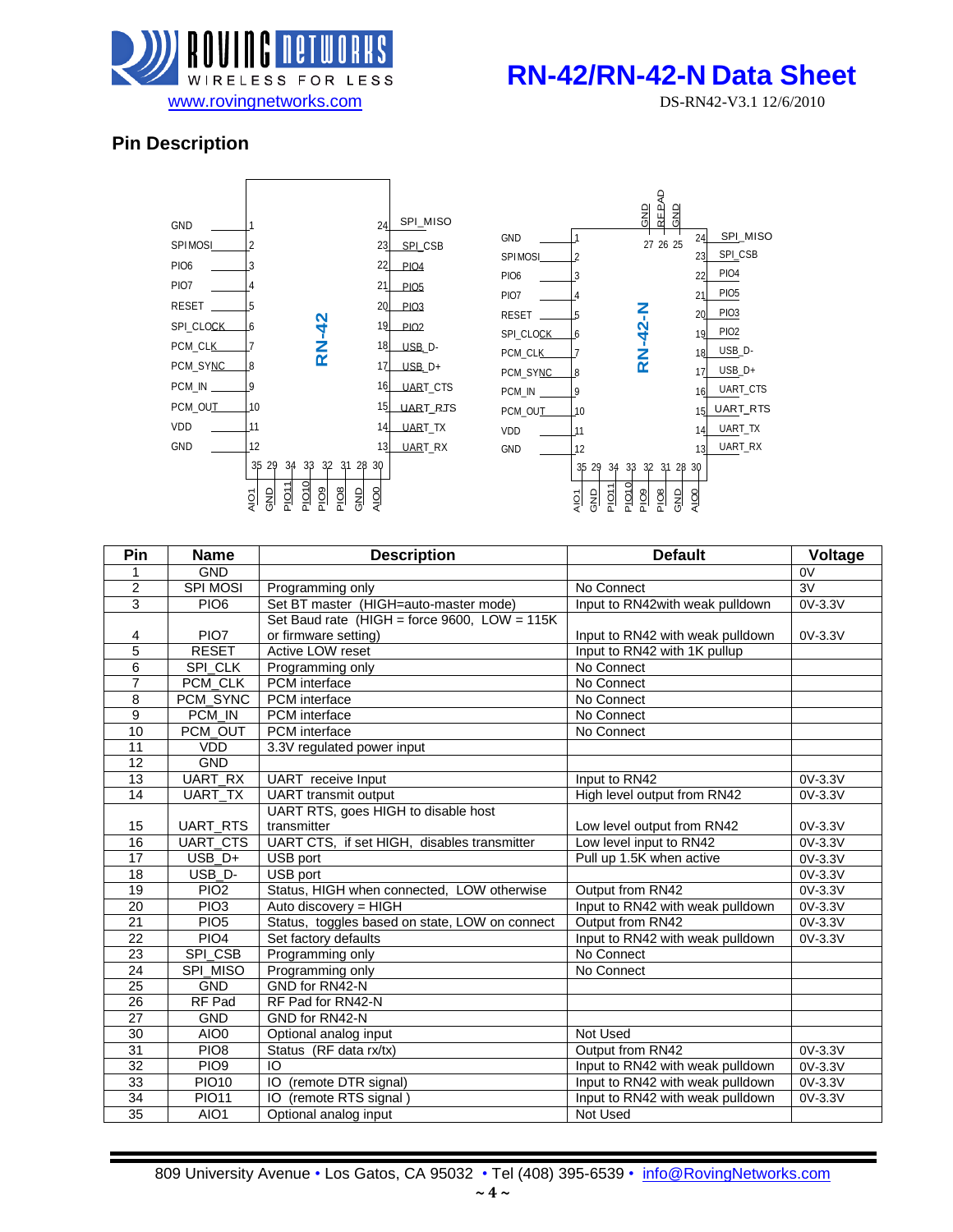



## **Typical Application Circuit**

Since the RN 41 and RN 42 are functionally compatible, this application diagram applies to RN 41 and RN 42.

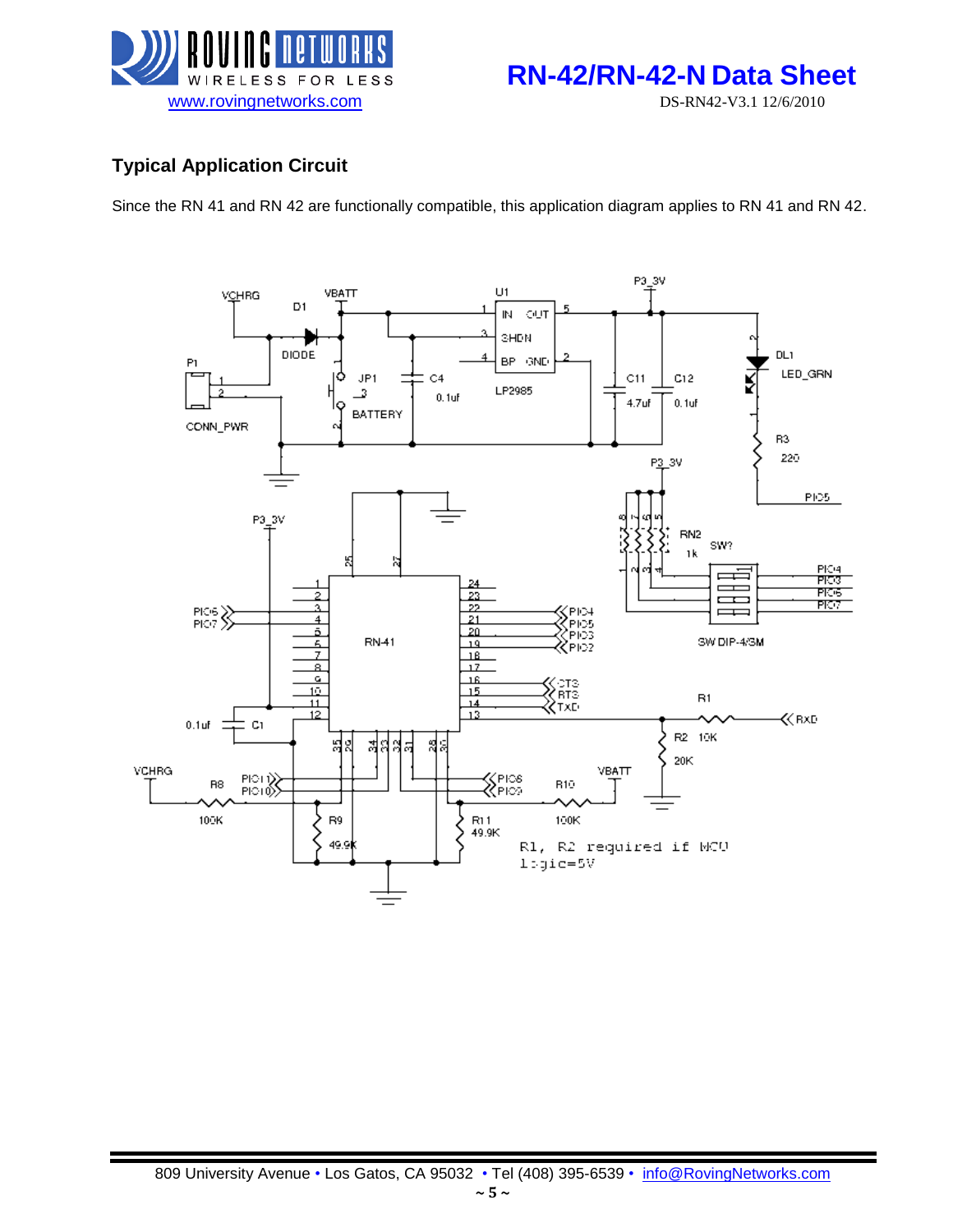

WIRELESS FOR LESS **RN-42/RN-42-N Data Sheet** 

### **RN-42 Module Dimensions**

PCB LAYOUT **Example 20 and 20 and 20 and 20 and 20 and 20 and 20 and 20 and 20 and 20 and 20 and 20 and 20 and 20 and 20 and 20 and 20 and 20 and 20 and 20 and 20 and 20 and 20 and 20 and 20 and 20 and 20 and 20 and 20 and** PAD SIZE = 0.8 X 1.30 mm (TOP VIEW)

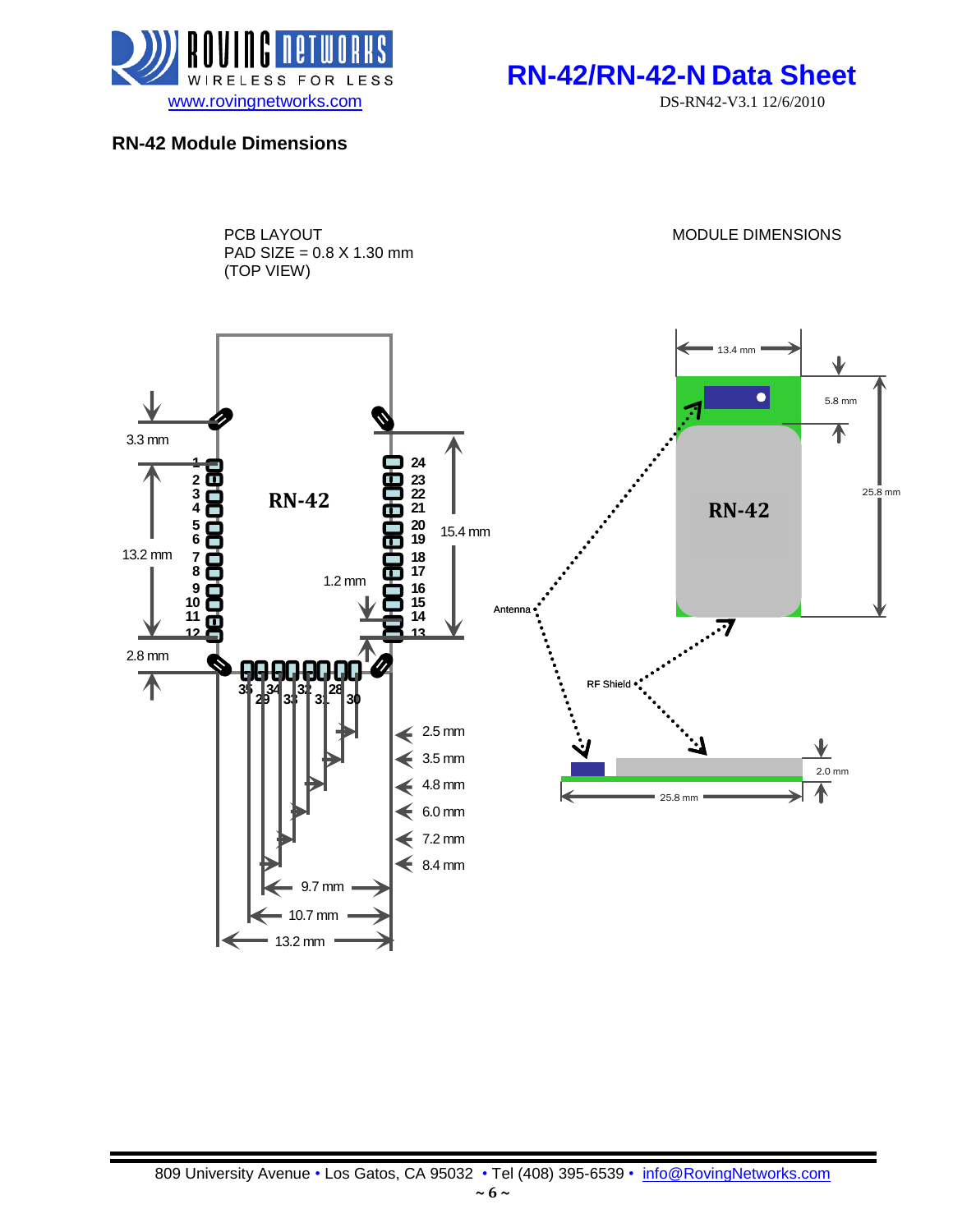



# **RN-42-N Module Dimensions**

PAD SIZE =  $0.8 \times 1.30 \text{ mm}$ (TOP VIEW)

MODULE DIMENSIONS

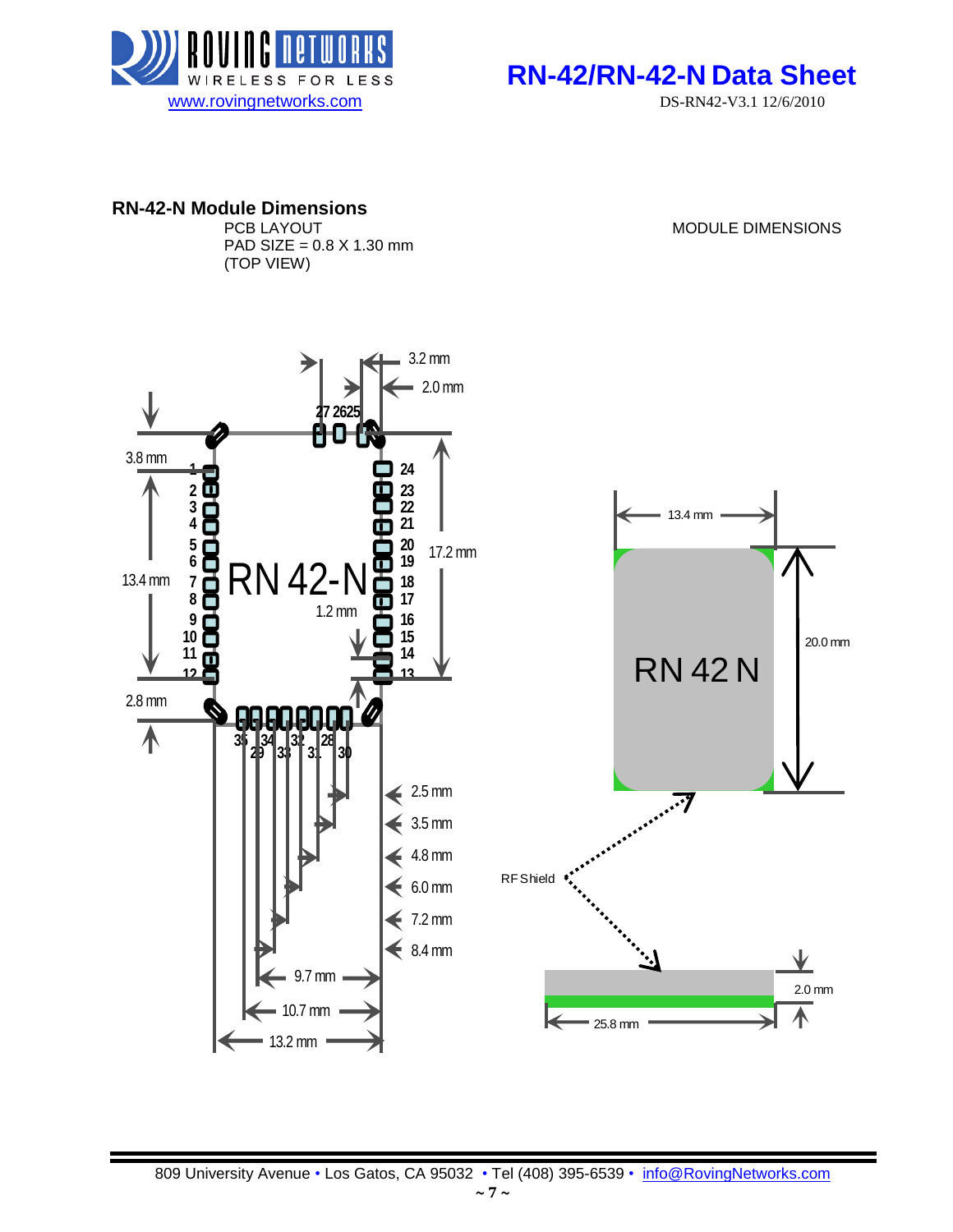

# **RN-42/RN-42-N Data Sheet**

### **Design Concerns**

- 1.*Reset circuit*. RN-42 contains a weak pullup to VCC, the polarity of reset on the RN42 is ACTIVE LOW. A power on reset circuit with delay is OPTIONAL on the reset pin of the module. It should only be required if the input power supply has a very slow ramp, or tends to bounce or have instability on power up. Often a microcontroller or embedded CPU IO is available to generate reset once power is stable. If not, there are many low cost power supervisor chips available, such as MCP809, MCP102/121, and Torex XC61F.
- 2.*Factory reset PIO4.* It is a good idea to connect this pin to a switch, or jumper, or resistor, so it can be accessed. This pin can be used to reset the module to FACTORY DEFAULTS and is often critical in situations where the module has been mis-configured. To set Factory defaults start HIGH, then toggle two times.
- 3.*Connection status.* PIO5 is available to drive an LED, and blinks at various speeds to indicate status. PIO2 is an output which directly reflects the connection state, it goes HIGH when connected, and LOW otherwise.
- 4.**HCI mode.** The RN42 module must be loaded with special firmware to run in HCI mode. When in HCI mode the standard SPP/DUN applications are disabled.
- 5.*Using SPI bus for flash upgrade.* While not required, this bus is very useful for configuring advanced parameters of the Bluetooth modules, and is required for upgrading the firmware on modules. The suggested ref-design shows a 6pin header which can be implemented to gain access to this bus. A minimum-mode version could just use the SPI signals (4pins) and pickup ground and VCC from elsewhere on the design.
- 6.*Minimizing Radio interference.* When laying out the carrier board for the RN42 module the areas under the antenna and shielding connections should not have surface traces, GND planes, or exposed vias. (See diagram to right) For optimal radio performance the antenna end of RN42 module should protrude 5mm past any metal enclosure.

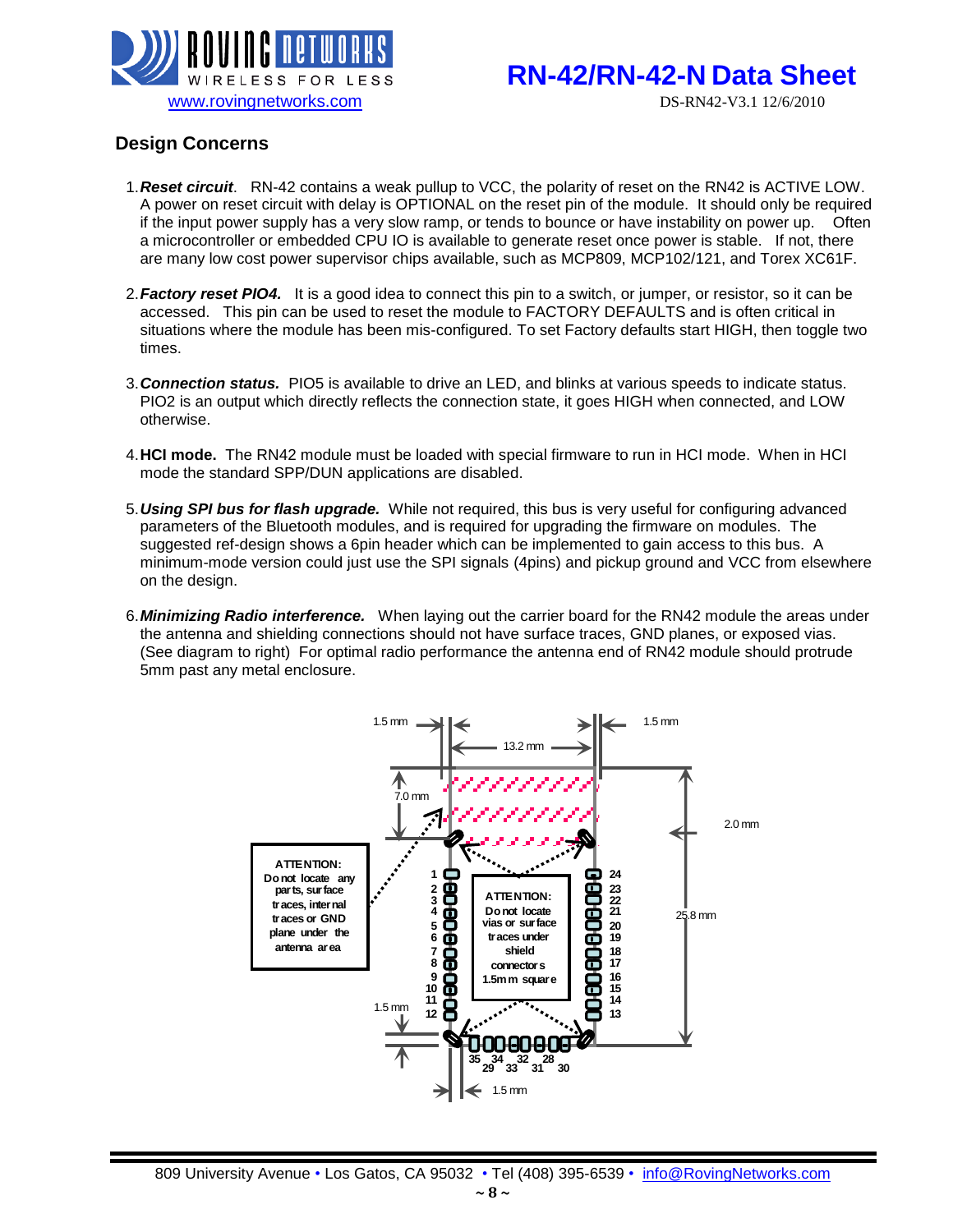

# **RN-42/RN-42-N Data Sheet**

7.*Antenna Design*. The pattern from the rf\_out terminal pad should be designed with 50ohms impedance and traced with straight lines. (see diagram to the right) The rf\_out signal line should not run under of near the RN21 module. The GND plane should be on the side of the PCB which the module is mounted. The GND should be reinforced with through-hole connections and other means to stabilize the electric potential.



#### 8.*Soldering Reflow Profile.*

- Lead-Free Solder Reflow
- Temp: 230 degree C, 30-40 seconds, Peak 250 degree C maximum.
- Preheat temp: 165 + 15 degree C, 90 to 120 seconds.
- Time: Single Pass, One Time

#### **Compliance Information**

| Category             | Country                      | <b>Standard</b>                     |  |  |
|----------------------|------------------------------|-------------------------------------|--|--|
|                      | <b>USA</b>                   | FCC Part 15 Subpart B: 2008 Class B |  |  |
|                      |                              | FCC CRF Title 47 Part 15 Subpart C  |  |  |
|                      | FCC ID:                      | <b>T9J-RN42</b>                     |  |  |
|                      |                              |                                     |  |  |
| Radio                | <b>EUROPE</b>                | ETSI EN 301 489-1 V1.8.1            |  |  |
|                      |                              | ETSI EN 301 489-17 V2.1.1           |  |  |
|                      |                              | ETSI EN 300 328 V1.7.1              |  |  |
|                      |                              |                                     |  |  |
|                      | <b>CANADA</b>                | IC RSS-210 low power comm. device   |  |  |
|                      | <b>Certification Number:</b> | 6514A-RN42                          |  |  |
|                      |                              |                                     |  |  |
|                      | <b>USA</b>                   | FCC CFR47 Part 15 subclass B        |  |  |
|                      | <b>EUROPE</b>                | EN 55022 Class B radiated           |  |  |
|                      |                              | EN61000-4-2 ESD immunity            |  |  |
| <b>EMC</b>           |                              | EN61000-4-3 radiated field          |  |  |
|                      |                              | EN61000-4-6 RF immunity             |  |  |
|                      |                              | EN61000-4-8 power magnetic immunity |  |  |
|                      |                              |                                     |  |  |
| <b>Bluetooth</b>     | <b>BOB LISTED</b>            | B014867- SPP and DUN profiles       |  |  |
| <b>Environmental</b> | <b>RoHS</b>                  | RoHS compliant                      |  |  |

#### **Ordering Information**

| <b>Part Number</b><br><b>Description</b>                                               |                                                             |  |  |
|----------------------------------------------------------------------------------------|-------------------------------------------------------------|--|--|
| RN-42                                                                                  | Standard Application firmware (SPP/DUN Master and Slave)    |  |  |
| <b>RN-42-H</b>                                                                         | HCI firmware (HCI over H4 UART)                             |  |  |
| USB firmware (HCI over USB port, slave device at 12Mbps rate)<br><b>RN-42-U</b>        |                                                             |  |  |
| No Antenna, Standard Application firmware (SPP/DUN Master and Slave)<br><b>RN-42-N</b> |                                                             |  |  |
|                                                                                        | For other configurations, contact Roving Networks directly. |  |  |

Visit<http://www.rovingnetworks.com/buynow.php> for current pricing and a list of distributors carrying our products.